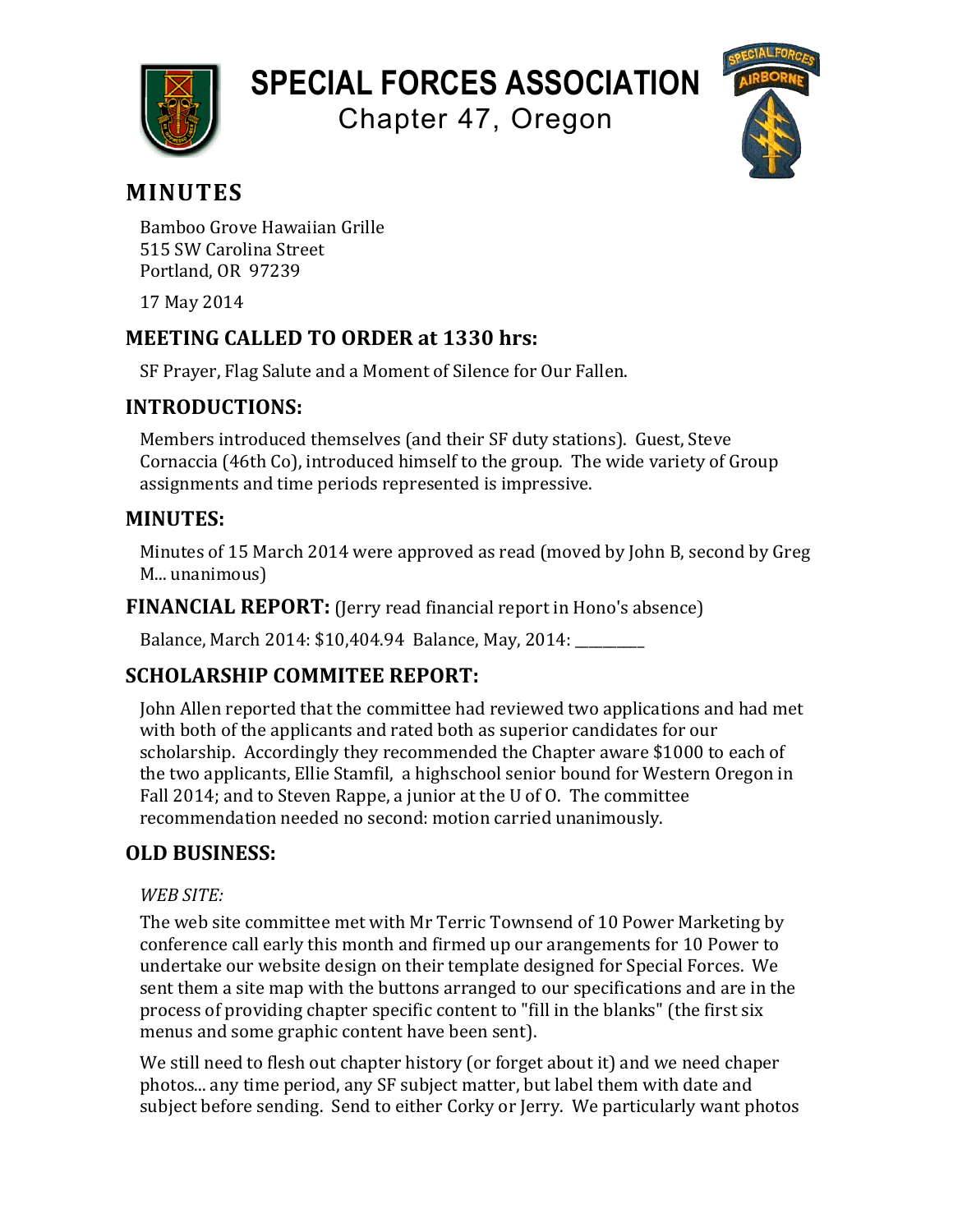of Chapter meetings, picnics and/or Veterans events with chapter member participation... (does anyone have pictures of the Vietnam memorial?).

We've talked about putting a "cut-out" telephone number and email address on the website with an alias to Janis, Hono, or Jerry. Google offers the service for free, and we would avoid a good deal of unwelcome "noise" in the system.

#### *MEMBER OF THE YEAR:*

Greg Meiling brought up the long tabled issue of a chapter *Member of the Year*. Greg stated that he wanted to honor John Boyce for his unswerving attention to honoring our fallen at soldiers memorial services, and for his willingness to do whatever was necessary for the good of the chapter. He suggested that the award ought to be given in the name of another chapter member who exemplified that singular devotion to "his soldiers", Norm Doney. He moved that "an award be created to honor the chapter's most outstanding member in any one year with the *Norman A Doney Member of the Year award*, and that the initial recipient be John Boyce".

#### *SFA CONVENTION:*

The Red Lion hotel at Jantzen Beach has committed for 300 guaranteed rooms at a rate of \$119 per room. The associated Red Lion at the Quay (across the river) has committed another fifty rooms and may commit more. The Red Lion has the space for all our host hotel activities, including exhibit and vendor space and enough room to host the entire banquet in one room (a problem for the San Antonio convention). Jerry, Hono, John B, and Dennis met with the Rose Festival Association and they were receptive to our participation in that event. A venue for the picnic and field day are not tied down yet. John Boyce has been assured that the "laser range" (a target range for simulated target shooting) would be available if it's up and running. We are still in active discussion about some details of service fees (corkage for donated beer and wine, and minimums for food purchases for instance.)

Iim Mitchell moved and John Allen seconded that the chapter affirm the chapter's commitment to host the 2015 Convention and accept the Red Lion as Host Hotel. There was by a very lively discussion about liability for empty rooms. We have been reassured that we would not be liable for unsold rooms, but could be liable for rooms "comped" to us if we didn't meet the minimum threshold of rooms rented. Concern came up about the air fare to Portland, and whether East Coasters would come out here. It was noted that Mike Force and SOG associations meet in the West. Question was called and the motion carried with no abstentions and one Nay vote.

With respect to Donations and Sponsorships, the question was raised that when we talk to prospective benefactors... what can we tell them about the deductibility of their donation. Weldon Burton pointed out that the Special Forces Association is a  $501(c)(19)$ , "Veterans Organization" and deductions were fully deductible. There are, of course, rules to retain deductibility but most shouldn't be a problem.